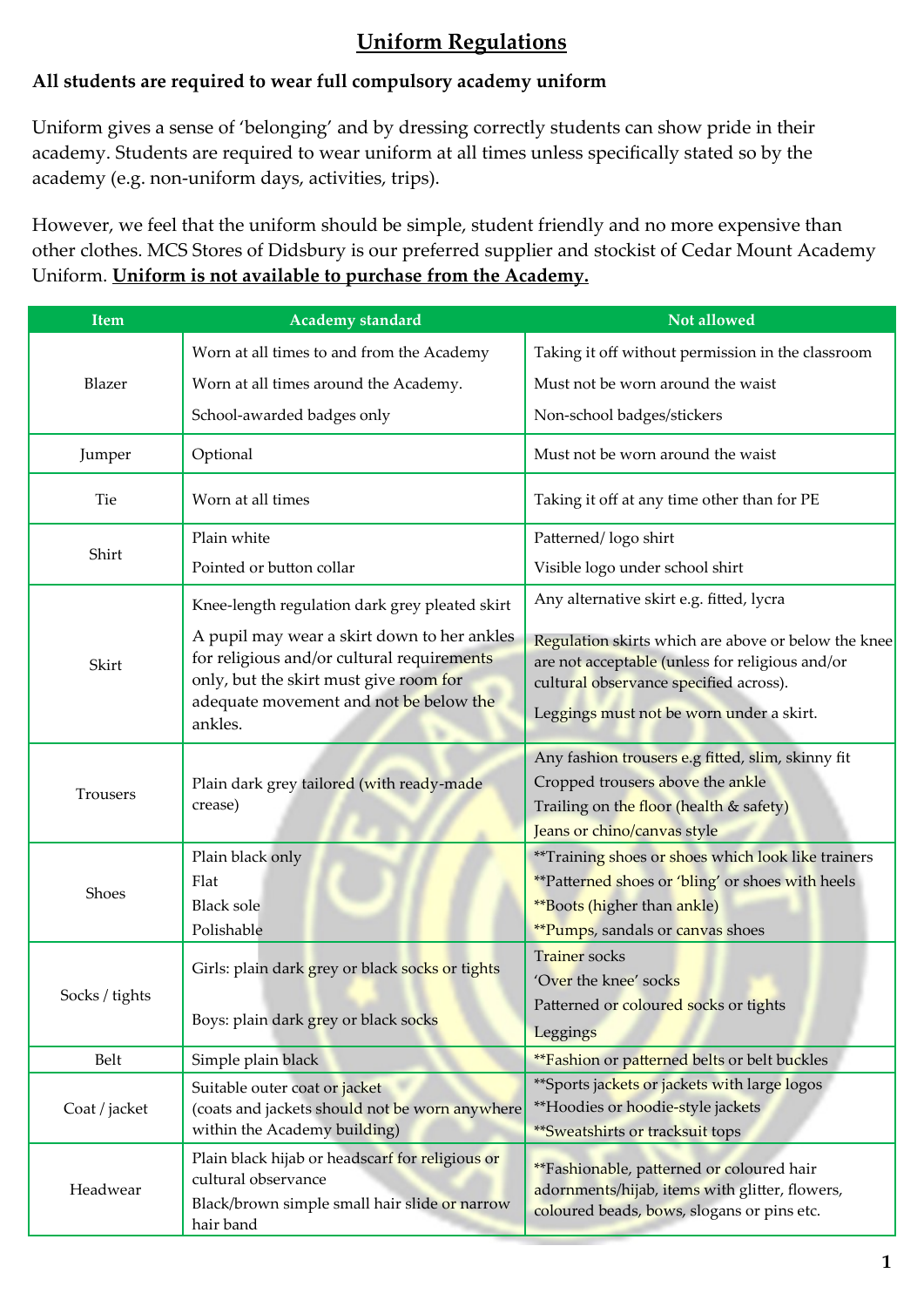## **Appearance and Equipment**

| <b>Item</b>                                              | <b>Academy</b> standard                                                                       | Not allowed                                                                                                                                                                                             |  |
|----------------------------------------------------------|-----------------------------------------------------------------------------------------------|---------------------------------------------------------------------------------------------------------------------------------------------------------------------------------------------------------|--|
|                                                          | Natural in colour                                                                             | Extreme styles including:                                                                                                                                                                               |  |
|                                                          | Smart, neat and tidy                                                                          | Coloured/shaved patterns in hair or eyebrows                                                                                                                                                            |  |
| Hairstyles                                               | Professional and business-like                                                                | 'Tip dying' or unnatural or extreme coloured<br>hair                                                                                                                                                    |  |
|                                                          |                                                                                               | Unnaturally coloured braids, accessories or<br>extensions                                                                                                                                               |  |
|                                                          | Boys should be clean shaven                                                                   | Facial hair, unless through religious observance                                                                                                                                                        |  |
| Completely free of visible make-up<br>Makeup             |                                                                                               | Any type of visible make-up, fake tan, ** make-<br>up bag/items, **false eyelashes, tattoos (Even<br>with parental consent, in the UK it is illegal for<br>anyone to have a tattoo under the age of 18) |  |
| <b>Nails</b>                                             | Natural, plain, acceptable length                                                             | Coloured nail varnish, false nails                                                                                                                                                                      |  |
| Jewellery                                                | Wristwatch only (no smartwatches)<br>Earring-single plain stud in lower lobe                  | **Hooped, 'bling' or dropped earrings, facial<br>piercings including nose piercings, rings,<br>bracelets and necklaces. It is not acceptable for                                                        |  |
| *Mobile phones, *iPods,<br>*iPads, *tablets, *headphones | Mobile phones/specified devices must not be<br>seen or heard anywhere on the Academy<br>site. | *Will be confiscated if seen or heard anywhere<br>on the Academy site (including head/earphones)<br>unless directed by the teacher in the lesson                                                        |  |

*Sanctions may be applied for failure to meet academy standard*

#### Please note: **The Principal reserves the right to decide what is and what is not acceptable.**

\*All mobile devices will be confiscated if seen or heard anywhere on the Academy site. Students should ensure mobile devices are kept away in their school bag. These items will be confiscated and held in the Academy safe. Parents/carers may collect any confiscated items after **3.05pm.**

#### **Please note that we do not accept written or telephone requests from parents/carers regarding collection of confiscated items**.

**\*Mobile Devices:** In an emergency parents/carers can contact the Academy. If a student needs to contact home s/he may see an Assistant Progress Leader who will facilitate this. During the Academy day students may hand phones in for safekeeping in the Academy safe.

Whilst every effort is made to safeguard property, the Academy cannot be held responsible for loss or damage.

\*\*These items will be confiscated and may be collected by pupils after 3.05pm only

Parents/ carers are strongly advised to ensure that all personal property, including academy uniform is clearly marked with student's name.